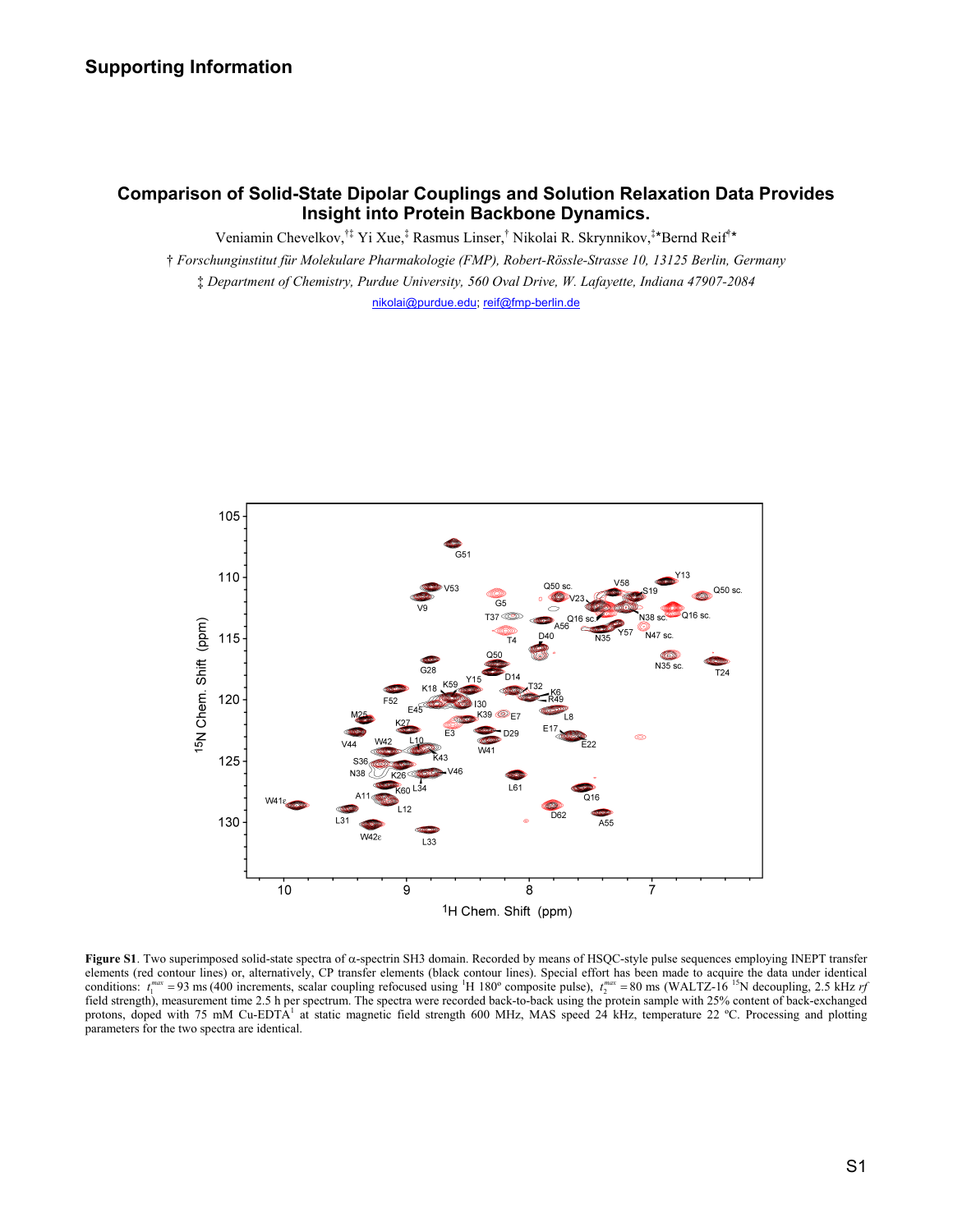

**Figure S2**. Range of dynamic parameters  $\{S^2, \tau\}$  that can be probed by means of solid-state DC measurements (shaded area in the plot). The area is constrained by: (*i*)  $S^2 = 0.97$  (at the current level of accuracy, higher  $S^2$  values cannot be distinguished from 1.0), (*ii*)  $S^2 = 0.05$  (lower  $S^2$  values produce small DC constants that cannot be properly sampled using the current experimental scheme<sup>2</sup>), and (*iii*) the curve corresponding to  $R_2 = 100$  s<sup>-1</sup> (it is assumed that higher relaxation rates cause excessive line broadening). The above choice of boundaries is somewhat arbitrary and serves the purpose of illustration. In calculating  $R_2$ , we made use of the previous observations suggesting that Lipari-Szabo formalism is suitable for analysis of spin relaxation in solids:<sup>3, 4</sup>

$$
R_2 = \frac{1}{20} c_{\alpha p}^2 \{ 4J(0) + J(\omega_H - \omega_N) + 3J(\omega_N) + 3J(\omega_H) + 6J(\omega_H + \omega_N) \} + \frac{1}{20} c_{CSA}^2 \{ 4J(0) + 3J(\omega_N) \}
$$
(S1)

where

$$
J(\omega) = (1 - S^2) \frac{\tau}{1 + \omega^2 \tau^2}, \quad c_{dip} = -\frac{\mu_0}{4\pi} \frac{\gamma_H \gamma_N \hbar}{r_{NH}^3}, \text{ and } c_{CS4} = \frac{2}{3} \gamma_N B_0 \Delta \sigma_N.
$$
 (S2)

The standard settings  $r_{NH} = 1.02 \text{ Å}$ ,  $\Delta \sigma_N = -172 \text{ ppm}$  have been used in the computations, with static magnetic field strength  $\gamma_H B_0 / 2\pi = 600 \text{ MHz}$ . The Redfield-theory expressions for spin relaxation are valid for the range of parameters covered, especially considering that only a fraction of the  ${}^1H^{N-15}N$ dipolar interaction is modulated by the internal protein motion. The time scale  $\tau$  is sufficiently short so that the results do not need to be corrected for the effect of MAS.



**Figure S3**. Experimentally determined order parameters in  $\alpha$ -spectrin SH3. This plot is the equivalent of Fig.1 that additionally displays the estimated  $S^2_{DC}$ uncertainties. The error bars reflect the precision of the data, i.e. report on random errors; for discussion of small systematic errors see Chevelkov *et al.*<sup>2</sup> The secondary structure as determined by DSSP analysis<sup>6</sup> of 1U06 is: 8-11, 30-35, 41-46, 49-54 and 58-60 β-sheet, 55-57 3<sub>10</sub>-helix, 20-21, 27-28, and 47-48 hydrogen-bonded turns, 15, 22, and 25 isolated β-bridges.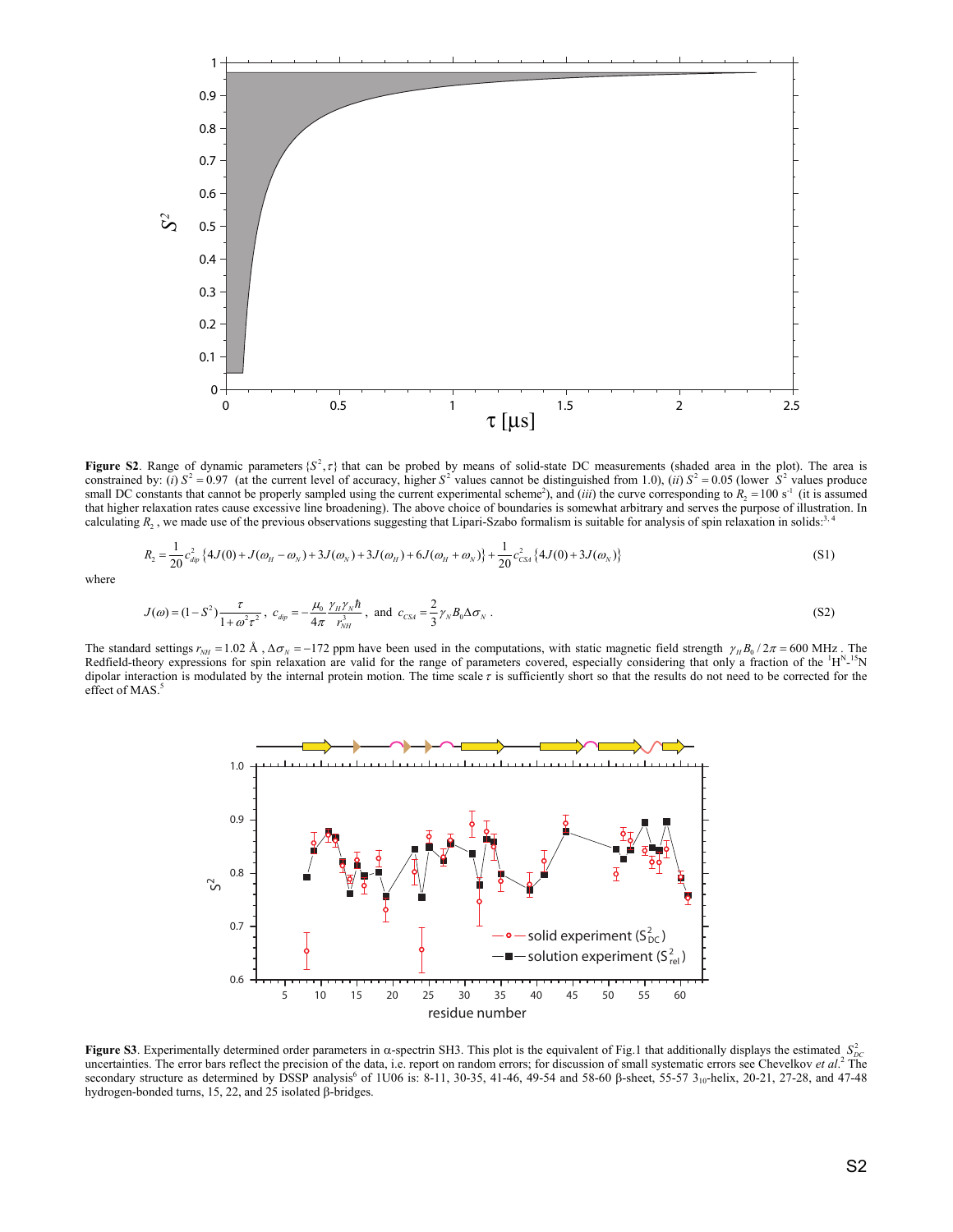| <b>Residue number</b>   | $S^2_{\it rel}$                         | $S^2_{\scriptscriptstyle DC}$                        | <b>Residue number</b> | $S_{rel}^2$                                          | $S^2_{\scriptscriptstyle DC}$          |
|-------------------------|-----------------------------------------|------------------------------------------------------|-----------------------|------------------------------------------------------|----------------------------------------|
| 2                       | (0.15)                                  | $\mathsf{L}^\mathrm{a}$                              | 33                    | 0.86                                                 | 0.88                                   |
| 3                       | (0.19)                                  | $\overline{a}$                                       | 34                    | 0.86                                                 | 0.85                                   |
| $\overline{\mathbf{4}}$ | (0.27)                                  | $\overline{a}$                                       | 35                    | 0.80                                                 | 0.78                                   |
| 5                       | (0.27)                                  | $\overline{a}$                                       | $\overline{36}$       | 0.82                                                 | $\overline{a}$                         |
| 6                       | (0.38)                                  | $\overline{a}$                                       | 37                    | 0.85                                                 | 0.85                                   |
| $\overline{7}$          | (0.62)                                  | $\sqrt{a}$                                           | 38                    | 0.88                                                 | $\mathbf{a}$                           |
| 8                       | 0.79                                    | 0.65                                                 | 39                    | 0.77                                                 | 0.79                                   |
| 9                       | 0.84                                    | 0.86                                                 | 40                    | 0.81                                                 | 0.84                                   |
| 10                      | 0.87                                    | $\overline{\phantom{a}}^{\phantom{a}}$               | 41                    | 0.80                                                 | 0.82                                   |
| 11                      | 0.89                                    | 0.87                                                 | 42                    | 0.82                                                 | 0.86                                   |
| 12                      | $0.87\,$                                | 0.86                                                 | 43                    | 0.83                                                 | $\overline{\phantom{a}}^{\phantom{a}}$ |
| 13                      | 0.82                                    | 0.81                                                 | 44                    | 0.88                                                 | 0.89                                   |
| 14                      | 0.76                                    | 0.79                                                 | 45                    | $\overline{\phantom{a}}^{\phantom{a}b}$              | 0.84                                   |
| 15                      | 0.81                                    | 0.82                                                 | 46                    | $\overline{\phantom{a}}^{\phantom{a}}$               | 0.81                                   |
| 16                      | 0.79                                    | 0.78                                                 | 47                    | 0.81                                                 | $\mathbf{a}$                           |
| 17                      | $\frac{1}{b}$                           | $\overline{\phantom{a}}^{\phantom{a}}_{\phantom{a}}$ | 48                    | $\overline{\phantom{a}}^a$                           | $\overline{\phantom{a}}^a$             |
| 18                      | 0.80                                    | 0.84                                                 | 49                    | $\overline{\phantom{a}}^{\phantom{a}}$               | 0.72                                   |
| 19                      | 0.76                                    | 0.73                                                 | 50                    | $\overline{\phantom{a}}^{\phantom{a}}$               | 0.71                                   |
| 20                      | $\overline{\phantom{a}}^c$              | $\mathbf{c}$                                         | 51                    | 0.85                                                 | 0.80                                   |
| 21                      | 0.77                                    | $\overline{a}$                                       | 52                    | 0.83                                                 | 0.87                                   |
| 22                      | 0.87                                    | $\mathbf{b}$                                         | 53                    | 0.84                                                 | 0.86                                   |
| 23                      | 0.85                                    | 0.80                                                 | 54                    | $\overline{\phantom{a}}^c$                           | $\mathbf{c}$                           |
| 24                      | 0.76                                    | 0.66                                                 | 55                    | 0.90                                                 | 0.84                                   |
| $\overline{25}$         | 0.85                                    | 0.87                                                 | 56                    | 0.85                                                 | 0.82                                   |
| 26                      | $\overline{\phantom{a}}^{\phantom{a}b}$ | 0.84                                                 | 57                    | 0.84                                                 | 0.82                                   |
| 27                      | 0.82                                    | 0.83                                                 | $\overline{58}$       | 0.90                                                 | 0.84                                   |
| 28                      | 0.86                                    | 0.86                                                 | 59                    | $\overline{\phantom{a}}^{\phantom{a}}_{\phantom{a}}$ | 0.82                                   |
| $\overline{29}$         | 0.89                                    | 0.87                                                 | $\overline{60}$       | 0.79                                                 | 0.79                                   |
| 30                      | $\overline{\phantom{a}}^{\phantom{a}b}$ | 0.84                                                 | 61                    | 0.76                                                 | 0.75                                   |
| 31                      | 0.84                                    | 0.89                                                 | 62                    | $\overline{\phantom{a}}^{\phantom{a}}$               | 0.35                                   |
| 32                      | 0.78                                    | 0.75                                                 |                       |                                                      |                                        |

**Table S1**. Experimentally measured relaxation-based and DC-based order parameters. The absent data are due to: (a) weak or missing peaks, (b) spectral overlaps, and (c) proline residues. The solution data from residues 2-7 have been analyzed using the extended, four-parameter version of Lipari-Szabo model.<sup>7</sup> All of these residues show substantial amount of motion on 1-2 ns time scale; reported in this table are the values of  $S_{rel,f}^{2}S_{rel,s}^{2}$  (shown in brackets).

# **Order parameters and local dynamics.**

#### 1. *Isotropic local dynamics*

As a starting point in the discussion, let us assume that the local motion of an NH vector is characterized by a three-fold or higher symmetry. For instance, "diffusion in a cone" model that has axial symmetry  $(C_\infty)$  fits this description.<sup>8</sup> It is straightforward to calculate the order parameters arising from this model. Considering relaxation experiments in solution, it is appropriate to use Eq. (1):

$$
S^{2} = (4\pi/5) \sum_{m=-2}^{2} < Y_{2m}^{*}(\theta, \varphi) > < Y_{2m}(\theta, \varphi) >
$$
\n(S3)

Here it is assumed that the tumbling of the molecule is isotropic, so that the directional angles of the NH vector  $(\theta, \varphi)$  can be defined relative to an arbitrary molecular frame. Choosing a molecular frame such that its *z* axis lies along the axis of the cone, we obtain  $\langle Y_{2m}(\theta,\varphi)\rangle = 0$  for  $m = \pm 1, \pm 2$ . The order parameter is, therefore, reduced to  $S^2 = (4\pi/5) \langle Y_{20}(\theta) \rangle^2$ . If local motion is much faster than the overall tumbling, then  $S^2$  is equivalent to  $S^2_{rel}$ .

Considering dipolar coupling experiments in solids, it is convenient to start with the relevant Hamiltonian:

$$
H_{\text{dip}} = c_{IS} 2I_z S_z D_{0,0}^{L \leftarrow P} (0, \tilde{\theta}, 0) \tag{S4}
$$

where  $c_{IS} = -(\mu_0 / 4\pi) \gamma_I \gamma_S \hbar / r_{IS}^3$ , and  $D_{0,0}^{L \leftarrow P}$  is the element of the second-rank Wigner matrix defined according to Haeberlen<sup>9</sup> that relates the principal axis frame *P* (*z* axis along the NH vector) to the laboratory frame *L* (*z* axis along the static magnetic field). To investigate the effect of the internal motion,  $H_{\text{dip}}$  needs to be rewritten as: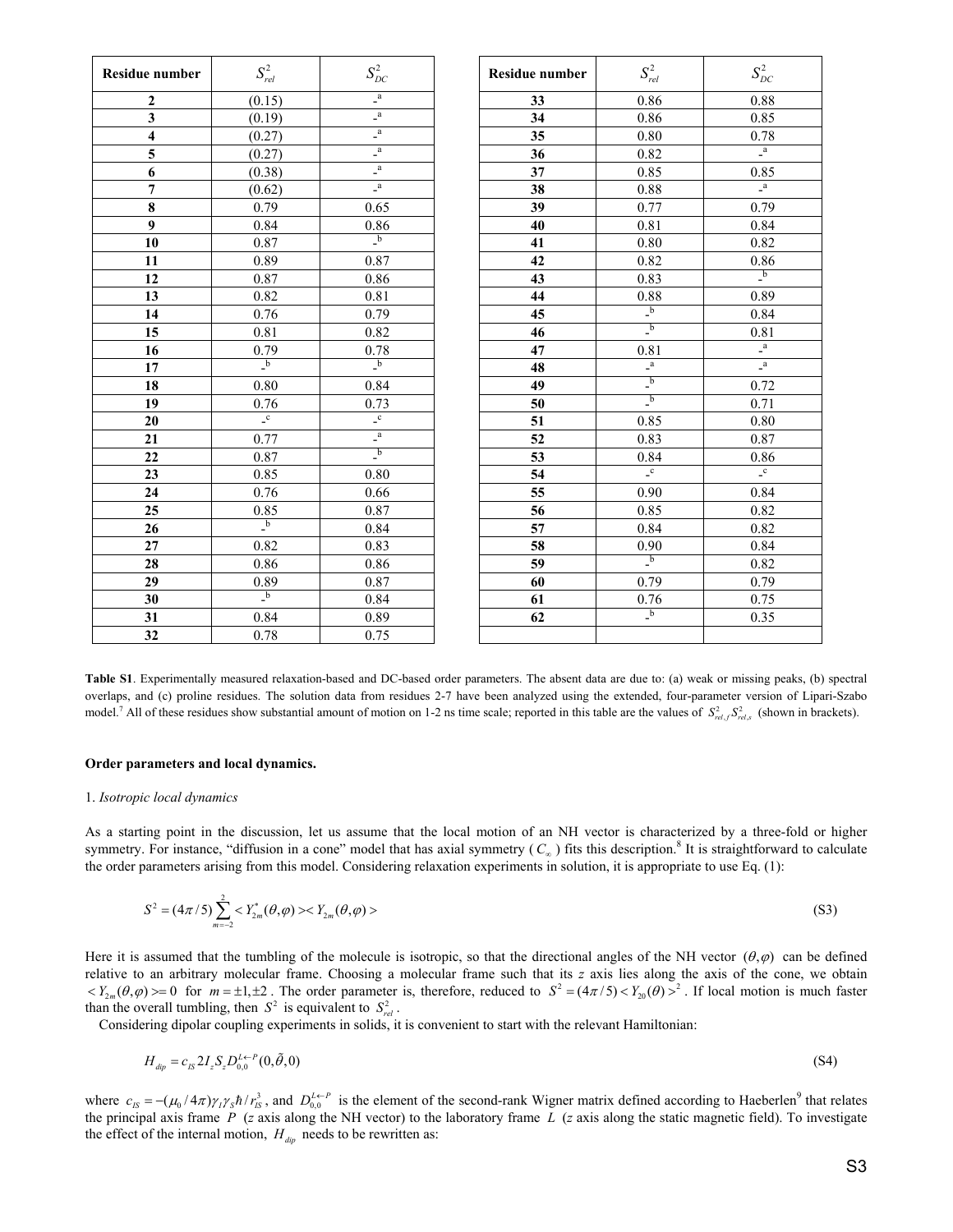$$
H_{\text{dip}} = c_{IS} 2I_z S_z \sum_{p=-2}^{2} D_{p,0}^{L \leftarrow M} (0, \tilde{\tilde{\theta}}, 0) D_{0,p}^{M \leftarrow P} (\varphi, \theta, 0)
$$
\n(S5).

Here we refer to the molecular frame *M* , which has its *z* axis along the axis of the cone. This frame is the same as used above in calculating  $S_{rel}^2$ , and the angles  $(\theta, \varphi)$  have the same meaning. Assuming that the local motion is fast (in particular, faster than sample spinning in a MAS experiment), we can calculate the residual Hamiltonian that is partially averaged through the effect of the internal dynamics:

$$
\langle H_{\text{dip}} \rangle = c_{I_S} 2 I_z S_z \sum_{p=-2}^2 D_{p,0}^{I \leftarrow M} (0, \tilde{\tilde{\theta}}, 0) \langle D_{0,p}^{M \leftarrow P} (\varphi, \theta, 0) \rangle \tag{S6}
$$

As before, only the contribution with  $p = 0$  survives, producing:

$$
\langle H_{\text{dip}} \rangle = c_{IS} 2I_z S_z D_{0,0}^{L \leftarrow M} (0, \tilde{\tilde{\theta}}, 0) \langle D_{0,0}^{M \leftarrow P} (0, \theta, 0) \rangle \tag{S7}
$$

The above expression is equivalent to the original Hamiltonian Eq. (S4) aside from two aspects: (*i*) it implies that the NH vector is oriented along the axis of the cone of motion and (*ii*) it includes the factor  $D_{00}^{M \leftarrow P}(0, \theta, 0)$  b that effectively scales the interaction constant  $c_{1S}$ . This factor can be readily identified as DC order parameter and evaluated as follows:<br>  $S_{DC} \approx D_{0,0}^{M \leftarrow P} (0,\theta,0) \approx (4\pi/5)^{1/2} \lt Y_{20}(\theta) >$ . Thus, it becomes apparent that  $S_{DC}^2 = S_{rel}^2$ , consistent wi assumption.

Let us now consider the effect of internal dynamics on spin evolution under the conditions of CP recoupling in MAS experiment.<sup>2</sup> In principle, the existing results by Zilm and co-workers<sup>10, 11</sup> are applicable to this experiment if the constant  $c_{IS}$  is replaced with  $c_{IS}S_{DC}$ (this follows from the fundamental similarity between Eq. (S4) and (S7)). Here we briefly illustrate the derivation of these results since it is relevant for the following discussion.

The Hamiltonian Eq. (S5) can be rewritten as:

$$
H_{\text{dip}} = c_{IS} 2I_z S_z \sum_{p,q=-2}^{2} D_{p,0}^{L \leftarrow R} (0, \beta_{MAS}, \omega_R t) D_{q,p}^{R \leftarrow M} (\alpha, \beta, \gamma) D_{0,q}^{M \leftarrow P} (\varphi, \theta, 0)
$$
(S8).

Here *R* denotes the rotor frame,  $\beta_{MAS}$  is the magic angle,  $\omega_R/2\pi$  is the spinning speed, and  $(\alpha, \beta, \gamma)$  define the transformation from the molecular frame to the rotor frame (in a polycrystalline sample, these angles are different for each individual crystallite). This result can be averaged with respect to the local motion (see above) and then rewritten using the explicit expressions for Wigner matrices:<sup>9</sup>

$$
\langle H_{\text{dip}} \rangle = c_{IS} 2I_z S_z \sum_{p=-2}^{2} f_p \exp(ip\omega_R t) \tag{S9}
$$

For the experiment with CP match at +1 (-1) spinning sideband,<sup>2</sup> the magnetization transfer is actuated by the coefficient  $f_1 (f_{-1})$ :<sup>10</sup>

$$
|f_{\pm}| = \frac{\sqrt{2}}{4} S_{DC} |\sin 2\beta|
$$
 (S10).

Finally, the amplitude of the magnetization transfer associated with an individual crystallite is:<sup>10</sup>

$$
S_x(t) \sim \sin^2\left(c_{1S} \mid f_{\pm 1} \mid \frac{t}{2}\right) \tag{S11}.
$$

In order to obtain the net signal, the result Eq. (S11) should be integrated over the surface of unit sphere (powder average). Note that the above treatment is rather basic. In particular, it neglects the effect of *rf* inhomogeneity and <sup>15</sup>N CSA interaction; it also makes no attempt to model the details of the actual pulse sequence.<sup>2</sup> Nevertheless, it is sufficient to form an idea about the role of local dynamics.

# 2. *Anisotropic local dynamics*

As an alternative scenario, let us now assume that the local motion lacks the  $C_n$  ( $n \ge 3$ ) symmetry. For example, let us examine a simple two-site jump model, where the NH vector hops between two (equally probable) orientations with the amplitude of the jump 2Φ . The relaxation order parameter for this model can be calculated in a straightforward fashion using Eq.  $(S3)$ :<sup>12</sup>

$$
S_{rel}^2 = 1 - (3/4)\sin^2 2\Phi
$$
 (S12)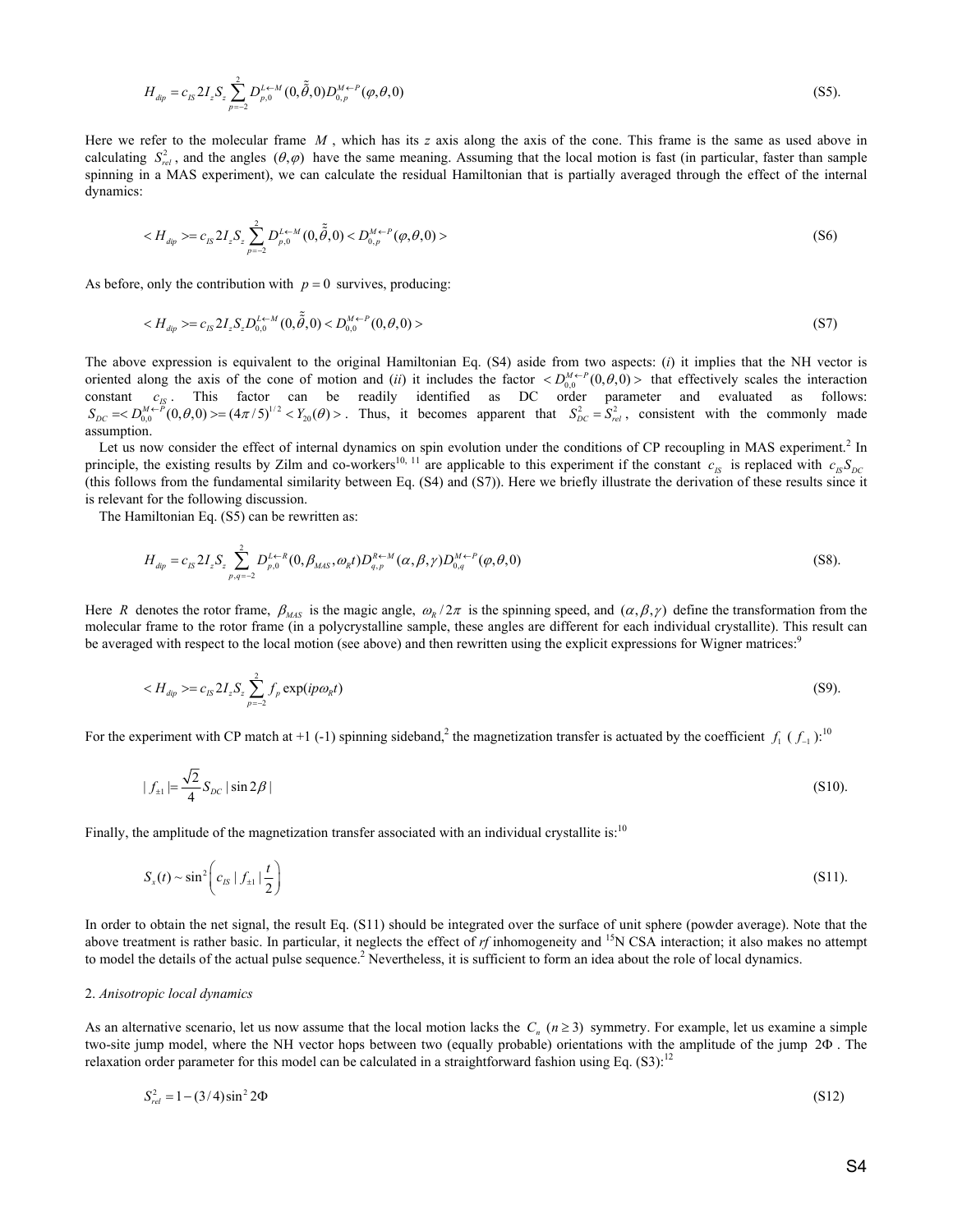

-6 -4 -2 0 2 4 6 D62 L61 K18

Dipolar frequency (kHz)

**Figure S4.** <sup>15</sup>N-<sup>1</sup>H<sup>N</sup> dipolar spectra simulated using the anisotropic model of local motion (Eqs. (S11) and (S14); blue traces) and the best fits of these simulated data using the isotropic model of local motion, (Eqs. (S11) and (S10); red traces). The fitting was performed by minimizing the *rms* deviation between the curves over the frequency interval from -6 to -0.5 kHz (0.5 to 6 kHz), which excludes the irrelevant spectral feature at zero frequency. The minimization was carried out using a grid search in a space of two parameters:  $S_{DC}$  and the overall signal amplitude.

**Figure S5**. Experimental  ${}^{15}N$ - ${}^{1}H^{N}$  dipolar spectra of selected residues in  $\alpha$ -spectrin SH3 domain (red traces) and best fits of these experimental data using the SIMPSON program $13$  (black traces). Reproduced from Chevelkov *et al*. 2

To analyze the solid-state experiment, it is convenient to cast the dipolar Hamiltonian in the following form.<sup>3</sup>

$$
H_{\text{dip}}(\pm \Phi) = c_{IS} 2I_z S_z \sum_{p,q=-2}^2 D_{p,0}^{I \leftarrow R} (0, \beta_{MAS}, \omega_R t) D_{q,p}^{R \leftarrow M} (\alpha, \beta, \gamma) D_{0,q}^{M \leftarrow P} (\pm \Phi, \frac{\pi}{2}, 0)
$$
(S13).

In this expression the molecular frame *M* is defined such that its *z* axis lies along the rotation axis of the two-site jump motion; the rotations by the amount +Φ and −Φ correspond to the two sampled NH orientations. The dynamic averaging, due to jumps between the two orientations, leads to  $\langle H_{\text{dip}} \rangle = (H_{\text{dip}}(\Phi) + H_{\text{dip}}(-\Phi))/2$ . After some algebra, one obtains:

$$
|f_{\pm}| = \frac{\sqrt{2}}{4} |\sin \beta| \sqrt{\cos^2 \beta (1 + \cos 2\gamma \cos 2\Phi)^2 + \sin^2 2\gamma \cos^2 2\Phi}
$$
 (S14)

with Eq.(S11) describing the time evolution profile of an individual crystallite. To obtain the net signal, Eq. (S11) (complemented by Eq. (S14)) should be integrated over the surface of the unit sphere. The integration involves two angles,  $\beta$  and  $\gamma$ , instead of the single angle  $\beta$  in Eq. (S10). Indeed, there are two directional parameters in the present model: average orientation of the NH vector and the direction of the jump.

At this point we are prepared to investigate the potential impact of the motional anisotropy on the extracted values of  $S_{DC}$ . For this purpose, we simulated the DC time evolution profiles using Eq. (S14) and (S11) (the latter subject to powder averaging). The result was Fourier-transformed and the real part was retained, same as in our experimental procedure.<sup>2</sup> The resulting dipolar spectra are shown with blue lines in Fig. S4. The spectral pattern is obviously different from the generic shape (cf. top and bottom panels in Fig. S4). To understand why this is so, consider the NH vector that is oriented at a right angle to the rotor axis. If this vector jumps in the equatorial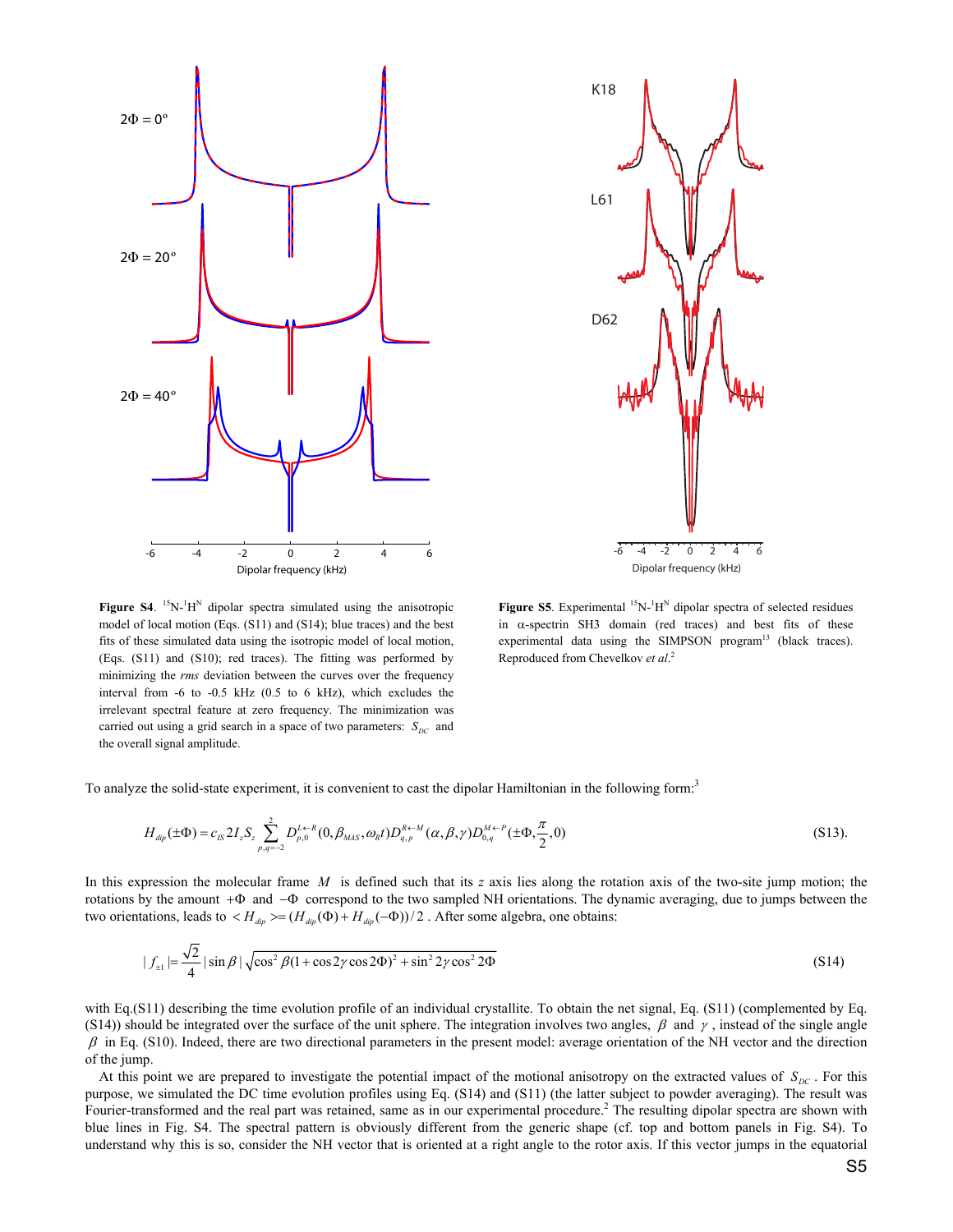plane then the effective dipolar coupling remains unchanged. Conversely, if the vector jumps in a meridional plane then the coupling is rescaled. This kind of behavior is responsible for the complex lineshapes observed in the simulations. The sensitivity of solid-state lineshapes to the details of local dynamics is a familiar phenomenon, especially well documented in the  ${}^{2}H$  studies.<sup>14</sup>

The spectra simulated using the anisotropic model (two-site jumps) were subsequently fitted using the isotropic model (diffusion in a cone). The fits are represented by red traces in Fig. S4. As can be appreciated from the bottom panel in Fig. S4, the fitting criteria are open to discussion. In our simulations, we sought to minimize the *rms* deviation between the two spectral traces. Alternatively, one may seek to reproduce the distinctive spectral features, such as position of the 'horns'. With our fitting routine we were able to recover the  $S<sup>2</sup>$  values quite well. For example, for the jump amplitude  $2\Phi = 20^\circ$  the target order parameter is  $S_{rel}^2 = 0.91$  (see Eq. (S12)). At the same time, when the isotropic model is used to fit the simulated dipolar spectrum, the extracted order parameter is  $S_{DC}^2 = 0.90$ . For the jump amplitude  $2\Phi = 40^{\circ}$  the corresponding numbers are 0.69 and 0.72.

In assessing the results in Fig. S4 one should keep in mind several considerations. First, the model where NH vector jumps by 40° almost certainly exaggerates the anisotropic character of motion. In reality, the motion of the NH vectors is usually fairly close to isotropic.<sup>15</sup> Second, as already mentioned, the simulations in Fig. S4 are simplistic in that they do not take into account <sup>15</sup>N CSA, *rf* inhomogeneity, proton relaxation, details of the actual pulse sequence, etc. When all these additional variables are included, the detection of motional anisotropy will likely become more difficult. Third, the experimental spectra have limited signal-to-noise ratio and resolution (illustrated in Fig. S5). This makes the detection of motional anisotropy even more problematic. Based on all these observations, we conclude that there is no support for use of the anisotropic model in the present study.

# **MD simulation protocol**

 $\overline{\phantom{a}}$ 

The starting coordinates for the solid-state MD trajectory were obtained from the high-resolution crystallographic structure 1U06.<sup>16</sup> This structure misses six N-terminal residues and one C-terminal residue. As discussed in the text, the N-terminal region is significantly disordered in the crystalline state and undergoes a nanosecond time scale conformational exchange. Given that the terminal residues are absent from the crystallographic structures (as well as solid-state NMR structure<sup>17</sup>), it is necessary to model these residues while taking into consideration the effects of crystal packing.

Toward this goal, we produced 150 structural models based on 1U06 geometry, where the terminal segments were initially generated in a form of random coil<sup>18</sup> and appended to the body of the protein. The resulting constructs were packed into a unit cell (space group  $P2_12_12_1$ , four protein molecules per cell). The dimension of the unit cell,  $34.47 \times 42.48 \times 50.80$  Å, were taken from a room-temperature crystallographic structure 2NUZ. The cells were subsequently hydrated using the standard facilities of the CHARMM program.<sup>19</sup>

As a next step, the coordinates of the terminal residues were optimized for each model using the protocol adapted from Sali et al.<sup>20</sup> To emulate crystal lattice environment, periodic boundary conditions have been applied at the faces of the unit cell. All heavy atoms in protein molecules, except those in six N-terminal residues and one C-terminal residue, have been fixed. The optimization procedure, implemented in CHARMM (version 32b2, CHARMM22 force field), begins with 500 steps of steepest descent minimization, followed by 500 steps of adopted basis Newton-Raphson minimization. The system is then heated from 100 to 1000 K with a step of 225 K and subsequently cooled back to 100 K (integration time step 1 fs, other parameters as described by Xue et al.<sup>21</sup>; total duration of the heating and cooling stages is 4 and 12 ps, respectively). Finally, the model is subjected to 200 rounds of Powell minimization.

The 150 optimized models were ranked according to energy and the lowest-energy model was chosen as a starting point for the MD production run.<sup>\*</sup> The described MD setup rigorously accounts for all crystal contacts formed by  $\alpha$ -spectrin SH3 in the orthorhombic cell. In the selected lowest-energy model, each protein molecule makes contacts with 6 neighboring molecules and 35% of the solvent accessible surface area is occupied by crystal contacts.

The MD simulation protocol was the same as used previously to generate the 30-ns trajectory of  $\alpha$ -spectrin SH3 in solution.<sup>7, 21</sup> The only difference concerns the definition of the water box and the associated periodic boundary conditions (PBCs). In the case of the solidstate simulation, the PBCs are intended to recreate the crystal lattice environment, including multiple crystal contacts. In solution, on the other hand, the water box is constructed to ensure that the protein is surrounded by a sufficiently thick water shell which prevents direct contacts between the protein and its PBC image.

The 50-ns solid-state MD trajectory was recorded in ca. 2 months using one GNU/Linux workstations equipped with a pair of 3-GHz dual-core Xeon processors. Given that the simulation involves 4 protein molecules contained in the crystal unit cell, the actual statistics is better than suggested by the nominal length of the trajectory. The convergence can be judged from the spread in the simulated  $S_{DC}^2$  values (pink shaded area in Fig. 2 of the text). The trajectories were processed as described previously.<sup>21</sup> An attempt to eliminate small-amplitude reorientational motions (i.e. 'rocking' of protein molecules in the crystal lattice) had virtually no impact on the extracted order parameters. In the final protocol the simulated solid-state data were treated as is, with no attempt to eliminate any motional modes.

The previously described solution trajectory<sup>7, 21</sup> has been extended to the total length of 50 ns in order to match the length of the solid-state trajectory.

<sup>\*</sup> As a control, we have chosen another low-energy model, showing a different conformation of the N-terminus, and recorded a 30-ns trajectory starting with this alternative model. The results proved to be similar and are not reported in this paper.